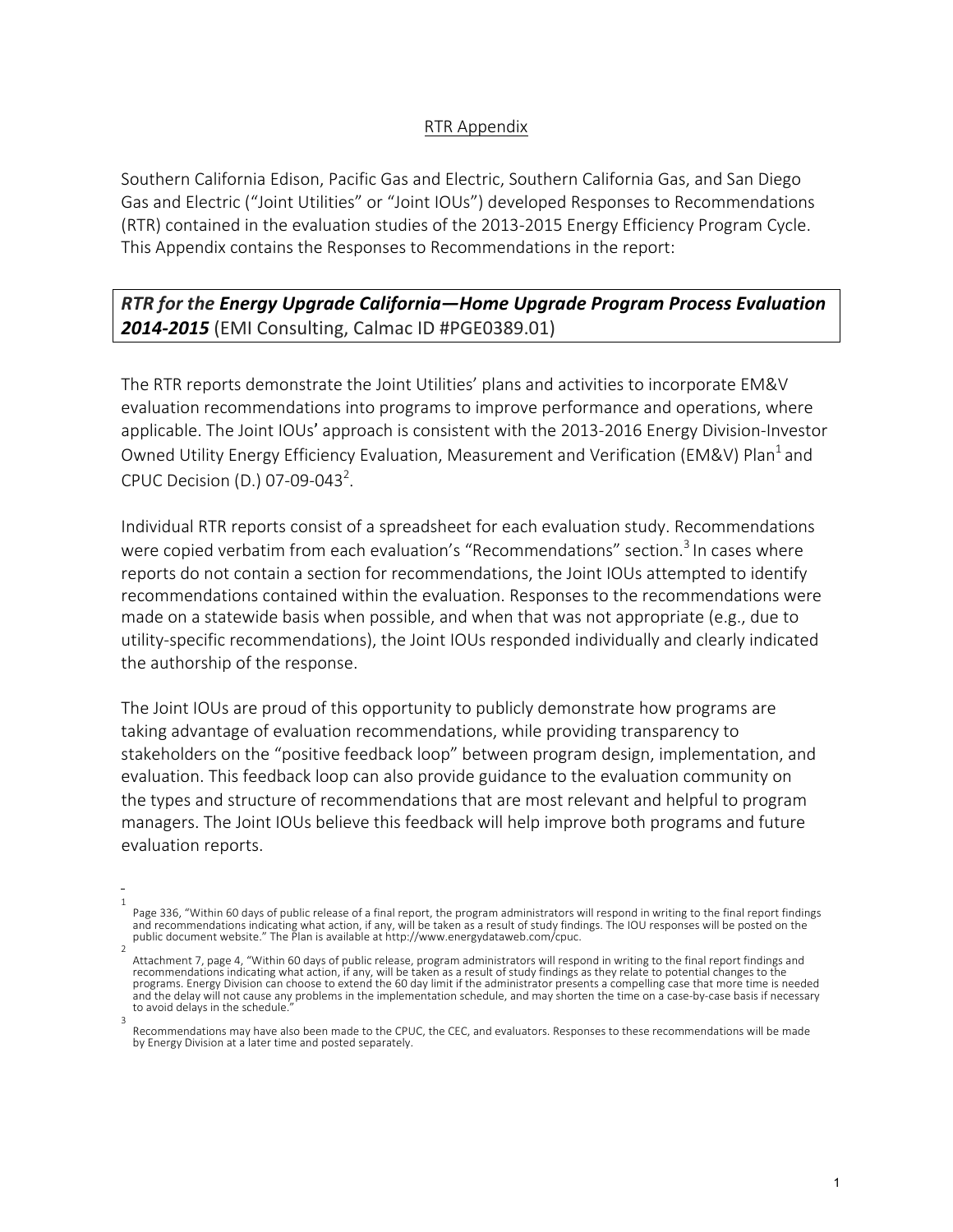# **Response to Recommendations (RTR) in Impact, Process, and Market Assessment Studies**

**Study Title:** Energy Upgrade California—Home Upgrade Program Process Evaluation 2014-2015

**Program:** Home Upgrade

**Author:** EMI Consulting

#### **Disposition Notes**

**Calmac ID:** PGE0389.01

Link to Report: http://www.calmac.org/publications/EUC\_Home\_Upgrade\_Process\_Evaluation\_Report\_Draft\_2016.08.24\_(CLEAN).pdf

Examples: ific program change, give reason for rejection, or indicate that it's under further review.

ognize the value of program consistency across IOU ories. During the Market Transformation phase in Us compared data collected and collaborated to help application process statewide. In 2016, changes were incentive values and measure specifications ie IOUs will continue to collaborate to make dards more consistent statewide.

te zones differences, regional differences, and singlethe IOUs are not able to make application processes istent across the State. Furthermore given the low ntractors who participate in multiple IOU service ess than 7 contractors participate in more than one only one contractor participates in all territories), ect the recommendation to include education and administrative differences and similarities. ee that the program should leverage financing to ram participation. Currently the IOUs support all ions that meet customer needs including statewide grams, HERO, PACE, and private lending. Currently, mote the following statewide financing options to hrough outreach and training and to customers teting: Golden State Financing Authority Residential fit Program, EmPower Home Upgrade Loan, and nergy Efficiency Loan Assistance Program (REEL). In Us will continue supporting the launch and f the REEL Financing Program into the Energy fornia Home Upgrade program by promoting the ontractors during training, outreach events, and cing marketing. REEL is designed to help to access lower-cost financing for energy efficiency

| Item#          | Page # | <b>Findings</b>                                                                                                                                                                                                                                                                                                                                                                                          | <b>Best Practice / Recommendations</b><br>(Verbatim from Final Report)                                                                                                                                                                                                                                                                    | Recommendation<br><b>Recipient</b>                         | <b>Disposition</b>                         |                                                                                                                                                                                                                                                                  |
|----------------|--------|----------------------------------------------------------------------------------------------------------------------------------------------------------------------------------------------------------------------------------------------------------------------------------------------------------------------------------------------------------------------------------------------------------|-------------------------------------------------------------------------------------------------------------------------------------------------------------------------------------------------------------------------------------------------------------------------------------------------------------------------------------------|------------------------------------------------------------|--------------------------------------------|------------------------------------------------------------------------------------------------------------------------------------------------------------------------------------------------------------------------------------------------------------------|
|                |        |                                                                                                                                                                                                                                                                                                                                                                                                          |                                                                                                                                                                                                                                                                                                                                           | If incorrect,<br>please indicate and<br>redirect in notes. | Choose:<br>Accepted, Rejected,<br>or Other | Describe spec                                                                                                                                                                                                                                                    |
| $\mathbf{1}$   | 69     | While the evaluation team did not identify any<br>major inconsistency in program implementation<br>across service territories, several contractors<br>operating across multiple IOU service territories<br>reported difficulty navigating different program<br>requirements between implementers.                                                                                                        | We recommend the IOUs review application<br>standards across service territories for consistency.<br>In addition, in order to mitigate contractor<br>misconceptions, the IOUs should include education<br>for contractors on key administrative similarities<br>and unavoidable differences as part of contractor<br>outreach activities. | All IOUs                                                   | Rejected                                   | The IOUs reco<br>service territ<br>2015, the IOL<br>simplify the a<br>made to aligr<br>statewide. Th<br>program stan<br>Due to climat<br>fuel utilities,<br>entirely consi<br>volume of co<br>territories (le<br>territory and<br>the IOUs reje<br>outreach on a |
| $\overline{2}$ | 69     | More participants are taking advantage of existing<br>financing options than in previous studies,<br>suggesting an opportunity to leverage financing to<br>increase program participation, mitigating first cost<br>barriers. Also, The cost of equipment continues to<br>be a major barrier to participation, particularly<br>among near-participants who reported an annual<br>income below \$100,000. | We recommend that the Home Upgrade Working<br>Group should coordinate on how to best<br>incorporate the emerging portfolio of energy<br>efficiency financing programs into the program.                                                                                                                                                   | All IOUs                                                   | Rejected                                   | The IOUs agre<br>increase prog<br>financing opt<br>financing pro<br>the IOUs pror<br>contractors tl<br>through mark<br>Energy Retro<br>Residential Er<br>2017, the IOL<br>integration of<br><b>Upgrade Calif</b><br>program to co<br>contractor fa<br>homeowners |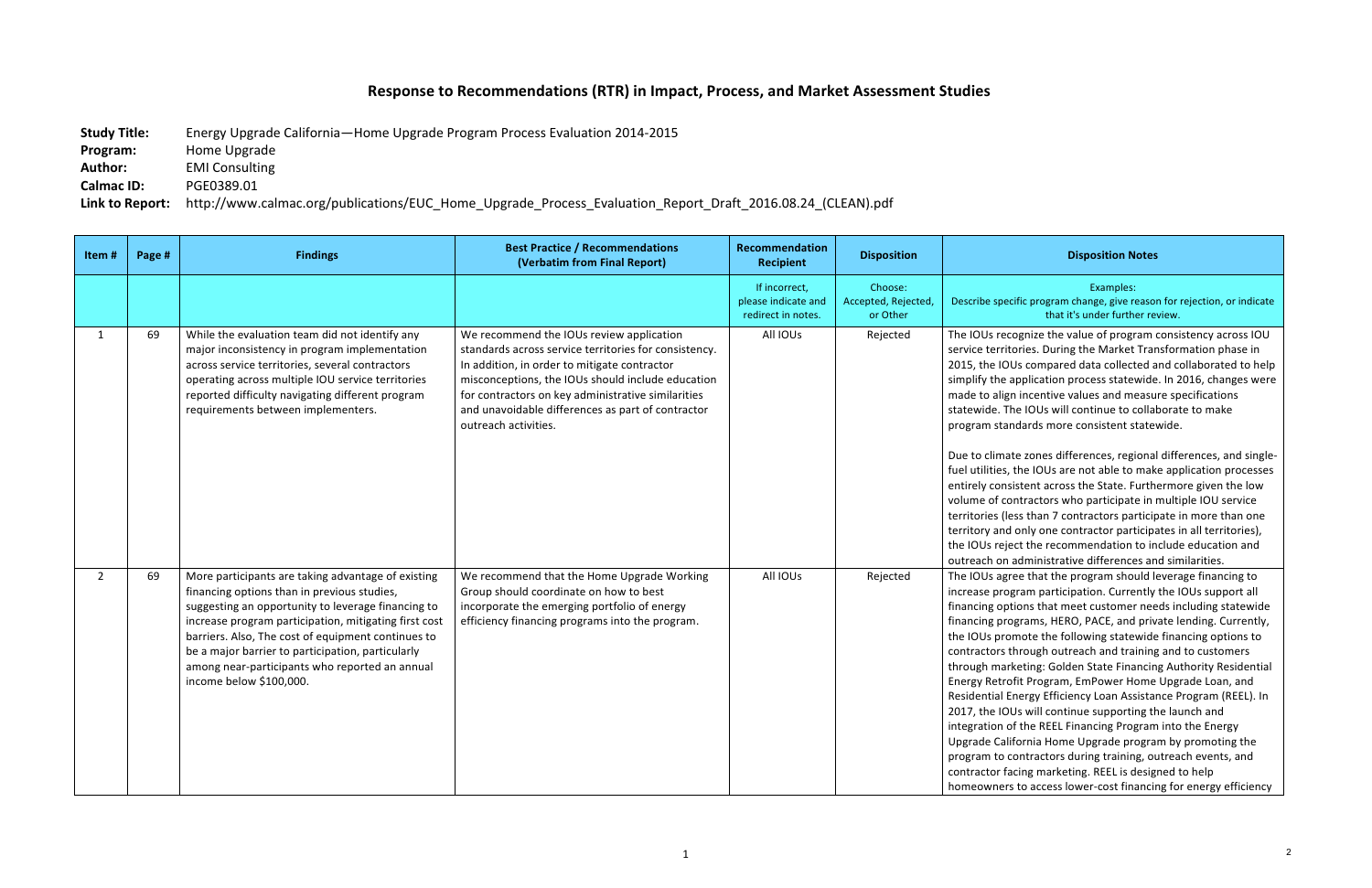### reducing risk to participating lenders.

ect the recommendation that Home Upgrade oup should coordinate on how to best incorporate the ortfolio of energy efficiency financing programs into . Given the expertise of the Program Administrators program administration and Home Upgrade program on, Program Administrators (rather than the Home orking Group) are best suited to continue coordinate incorporate financing into Home Upgrade. ree that Program Administrators should provide rade allies and accept this portion of the ation. Currently, all the IOUs acknowledge all contractor and raters and list contact information he customer facing websites to provide contractors ntiation.

ect supporting contractors through a tiered ating system or co-branding materials. The IOUs are lorse or rank the services of an individual company rketing. PG&E, SCE, and SoCalGas provide Energy ifornia<sup>®</sup> marketing materials that contractors can ith their business card to differentiate their business. 5, for example, PG&E launched a co-branded at contractors can customize with their logo, given imited trademark license agreement with PG&E. This postcard has seen limited uptake in 2016. ree that program managers should develop

implified marketing materials for contractors. e IOUs continuously accept contractor feedback on s and their efficacy in the field. As materials are the future, the IOUs will redesign marketing th the goal of simplifying and streamlining based on orating contractor feedback.

ree that program documentation should incorporate on frequently asked questions. Currently, the IOUs nentation based on contractor feedback and best arrently, supplemental fact sheets (on installation ts, on how to upload project applications) are the contractor website and in the contractor portal.

are reprinted and redesigned in the future, the IOUs rogram documentation for contractors based on eedback, best practices, and implementers' responding to frequently asked contractor questions. ree that program staff should continue to train on available financing options for customers to areness and understanding of the benefits of

|   |    |                                                                                     |                                                     |          |          | projects by re                                     |
|---|----|-------------------------------------------------------------------------------------|-----------------------------------------------------|----------|----------|----------------------------------------------------|
|   |    |                                                                                     |                                                     |          |          | The IOUs reje<br><b>Working Gro</b><br>emerging po |
|   |    |                                                                                     |                                                     |          |          | the program.                                       |
|   |    |                                                                                     |                                                     |          |          | in financing p                                     |
|   |    |                                                                                     |                                                     |          |          | administratio<br>Upgrade Wo                        |
|   |    |                                                                                     |                                                     |          |          | how best to                                        |
| 3 | 70 | Contractors are frequently the source of program                                    | We recommend providing additional support to        | All IOUs | Rejected | The IOUs agr                                       |
|   |    | awareness for homeowners and find that their                                        | participating trade allies from non-participating   |          |          | support to tr                                      |
|   |    | participation in the program provides market                                        | contractors. Examples of this support could include |          |          | recommenda                                         |
|   |    | differentiation among non-participating contractors                                 | a tiered contractor rating system or co-branding    |          |          | participating                                      |
|   |    | and improves their ability to sell whole house<br>projects.                         | materials.                                          |          |          | directly on th<br>with differen                    |
|   |    |                                                                                     |                                                     |          |          |                                                    |
|   |    |                                                                                     |                                                     |          |          | The IOUs reje                                      |
|   |    |                                                                                     |                                                     |          |          | contractor ra                                      |
|   |    |                                                                                     |                                                     |          |          | not able end                                       |
|   |    |                                                                                     |                                                     |          |          | through mar                                        |
|   |    |                                                                                     |                                                     |          |          | Upgrade Cali                                       |
|   |    |                                                                                     |                                                     |          |          | customize wi<br>In Q4 of 201                       |
|   |    |                                                                                     |                                                     |          |          | postcard that                                      |
|   |    |                                                                                     |                                                     |          |          | they sign a li                                     |
|   |    |                                                                                     |                                                     |          |          | co-branded p                                       |
| 4 | 70 | Participating contractors frequently requested                                      | We recommend that the program managers              | All IOUs | Accepted | The IOUs agr                                       |
|   |    | additional materials to help them market whole                                      | develop simplified and streamlined contractor       |          |          | additional, si                                     |
|   |    | home retrofits (and by association, the Home                                        | marketing materials to supplement detailed          |          |          | Currently, th                                      |
|   |    | Upgrade program) to potential customers.                                            | brochures.                                          |          |          | the materials<br>reprinted in t                    |
|   |    |                                                                                     |                                                     |          |          | materials wit                                      |
|   |    |                                                                                     |                                                     |          |          | need, incorp                                       |
| 5 | 71 | Contractors across all four IOU service territories                                 | We recommend that program managers continue         | All IOUs | Accepted | The IOUs agr                                       |
|   |    | requested comprehensive documentation that                                          | to refine program documentation for contractors     |          |          | information                                        |
|   |    | provides more detailed instructions on completing                                   | and incorporate material drawn from                 |          |          | refine docun                                       |
|   |    | project incentive request forms and meeting                                         | implementers' experiences responding to             |          |          | practices. Cu                                      |
|   |    | installation requirements.                                                          | frequently asked contractor questions.              |          |          | requirement<br>provided on                         |
|   |    |                                                                                     |                                                     |          |          |                                                    |
|   |    |                                                                                     |                                                     |          |          | As materials                                       |
|   |    |                                                                                     |                                                     |          |          | will refine pr                                     |
|   |    |                                                                                     |                                                     |          |          | contractor fe                                      |
|   |    |                                                                                     |                                                     |          |          | experiences                                        |
| 6 | 71 | Program participants are increasingly turning to                                    | We recommend that the program staff include         | All IOUs | Other    | The IOUs agr                                       |
|   |    | financing options to fund the capital cost associated<br>with whole home retrofits. | training for participating contractors on the       |          |          | contractors o                                      |
|   |    |                                                                                     | available energy efficiency and income-qualified    |          |          | increase awa                                       |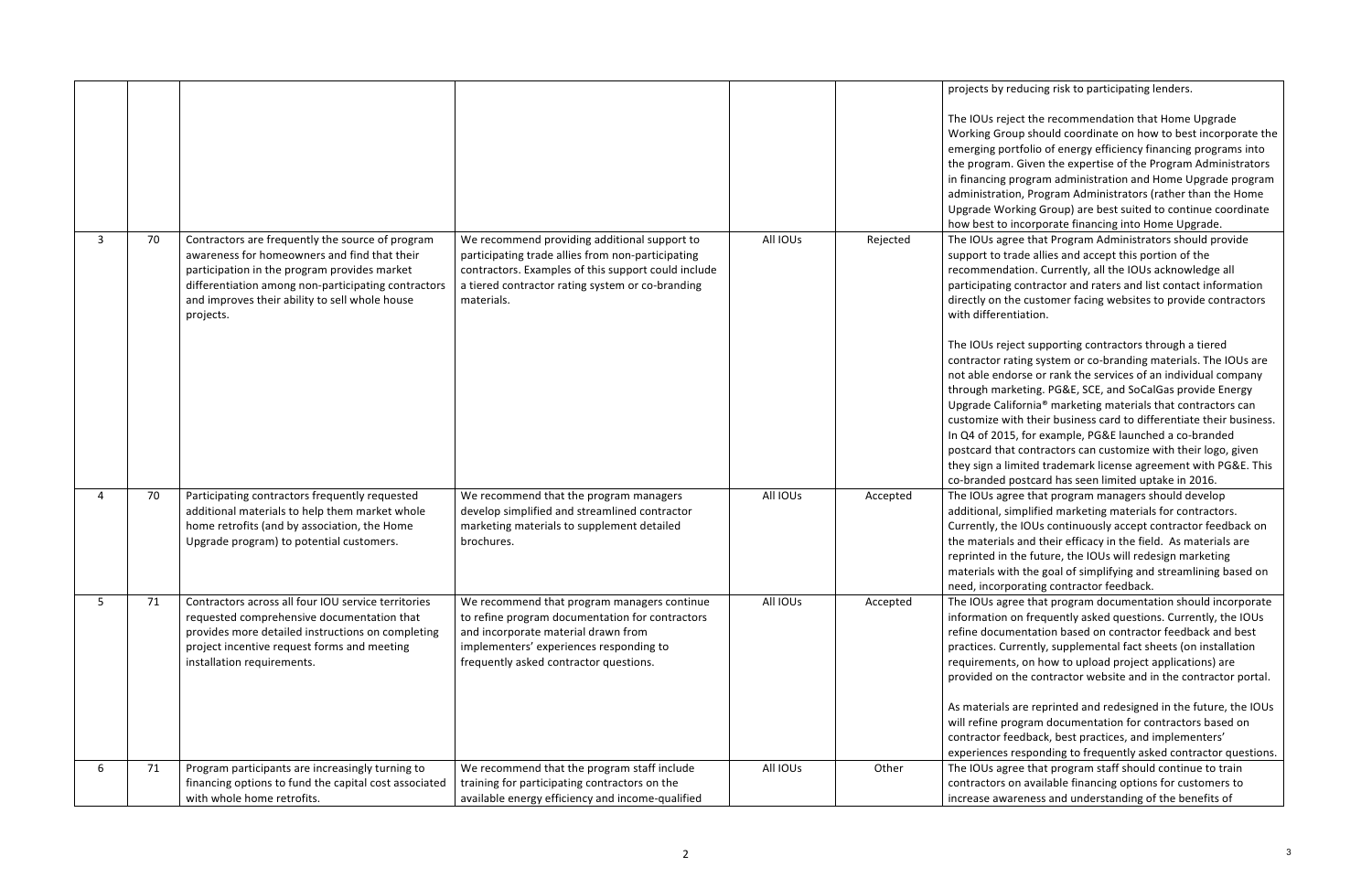so agree that income-qualified customers are best ne Energy Savings Assistance (ESA) program. While the wledge that the participation of low-income in the Home Upgrade program speaks to the of the program, the Impact Evaluation findings show ras low cost effectiveness in these shallow-retrofit e IOUs agree that these projects should not be served Upgrade program and will continue to suggest that refer customers to income-qualified options.

ontractors are not trained to income-qualify options  $rs.$ 

ject the recommendation that the program train g contractors on the income-qualified options for rs. PG&E feels that program staff should raise among contractor of the options available to incomestomers, but contractors should not be responsible qualifying customers in the program. The energy ice sponsored by PG&E (the Home Performance est suited to determine if interested customers icome-qualified offerings and direct customers to the m.

cts the recommendation to train participating on program options that are based on income. ree to continue to offer and support the collaborative process and encourage contractor participation in this

es to continue coordinating Energy Upgrade California ade marketing messages with the PG&E Quality ce program, AC Quality Care.

es to continue coordinating Energy Upgrade ome Upgrade marketing messages with SDG&E grams and.

ree to help raise awareness of the benefits of quality and support quality HVAC installations as a part of retrofits in the Home Upgrade program.

CE/SoCalGas joint program reject coordinating nessages with the statewide Quality Installation they do not currently offer a statewide Quality program.

|   |    |                                                         | options for homeowners.                              |          |          | financing.                    |
|---|----|---------------------------------------------------------|------------------------------------------------------|----------|----------|-------------------------------|
|   |    |                                                         |                                                      |          |          |                               |
|   |    |                                                         |                                                      |          |          | The IOUs als<br>suited for th |
|   |    |                                                         |                                                      |          |          | IOUs acknov                   |
|   |    |                                                         |                                                      |          |          | customers in                  |
|   |    |                                                         |                                                      |          |          | affordability                 |
|   |    |                                                         |                                                      |          |          | that there w                  |
|   |    |                                                         |                                                      |          |          | projects. The                 |
|   |    |                                                         |                                                      |          |          | in the Home                   |
|   |    |                                                         |                                                      |          |          | contractors                   |
|   |    |                                                         |                                                      |          |          |                               |
|   |    |                                                         |                                                      |          |          | Currently, co                 |
|   |    |                                                         |                                                      |          |          | for custome                   |
|   |    |                                                         |                                                      |          |          | The IOUs rej                  |
|   |    |                                                         |                                                      |          |          | participating                 |
|   |    |                                                         |                                                      |          |          | homeowner                     |
|   |    |                                                         |                                                      |          |          | awareness a                   |
|   |    |                                                         |                                                      |          |          | qualified cus                 |
|   |    |                                                         |                                                      |          |          | for income o                  |
|   |    |                                                         |                                                      |          |          | advisor serv                  |
|   |    |                                                         |                                                      |          |          | Advisor) is b                 |
|   |    |                                                         |                                                      |          |          | qualify for ir                |
|   |    |                                                         |                                                      |          |          | ESA program                   |
|   |    |                                                         |                                                      |          |          | SDG&E rejec                   |
|   |    |                                                         |                                                      |          |          | contractors                   |
| 7 | 71 | Inspectors felt that the existing collaborative or      | We recommend that the program managers               | All IOUs | Accepted | The IOUs ag                   |
|   |    | "witness" inspections, in which contractors             | continue to promote collaborative or "witness"       |          |          | inspection p                  |
|   |    | accompany inspectors during inspections of their        | inspections.                                         |          |          | effort.                       |
|   |    | projects, were effective mentorship opportunities,      |                                                      |          |          |                               |
|   |    | although they expressed concern that few                |                                                      |          |          |                               |
|   |    | contractors take advantage of these opportunities.      |                                                      |          |          |                               |
| 8 | 72 | Contractors reported that while they understood         | The Home Upgrade program should continue to          | All IOUs | Other    | PG&E agrees                   |
|   |    | Quality Installation in principle, they did not believe | coordinate marketing messages with statewide         |          |          | Home Upgra                    |
|   |    | there was enough market demand to justify the           | Quality Installation/Quality Maintenance programs    |          |          | Maintenanc                    |
|   |    | increased installation costs. Customers did not see     | (e.g., the AC Quality Care program) to raise         |          |          | SDG&E agre                    |
|   |    | the value of Quality Installation and assumed that      | awareness of the benefits of Quality Installation as |          |          | California Ho                 |
|   |    | all HVAC installations were "quality."                  | part of whole home retrofits.                        |          |          | QA/QM prog                    |
|   |    |                                                         |                                                      |          |          | The IOUs ag                   |
|   |    |                                                         |                                                      |          |          | installations                 |
|   |    |                                                         |                                                      |          |          | whole home                    |
|   |    |                                                         |                                                      |          |          | PG&E and S                    |
|   |    |                                                         |                                                      |          |          | marketing m                   |
|   |    |                                                         |                                                      |          |          | program as t                  |
|   |    |                                                         |                                                      |          |          | Installation (                |
|   |    |                                                         |                                                      |          |          |                               |